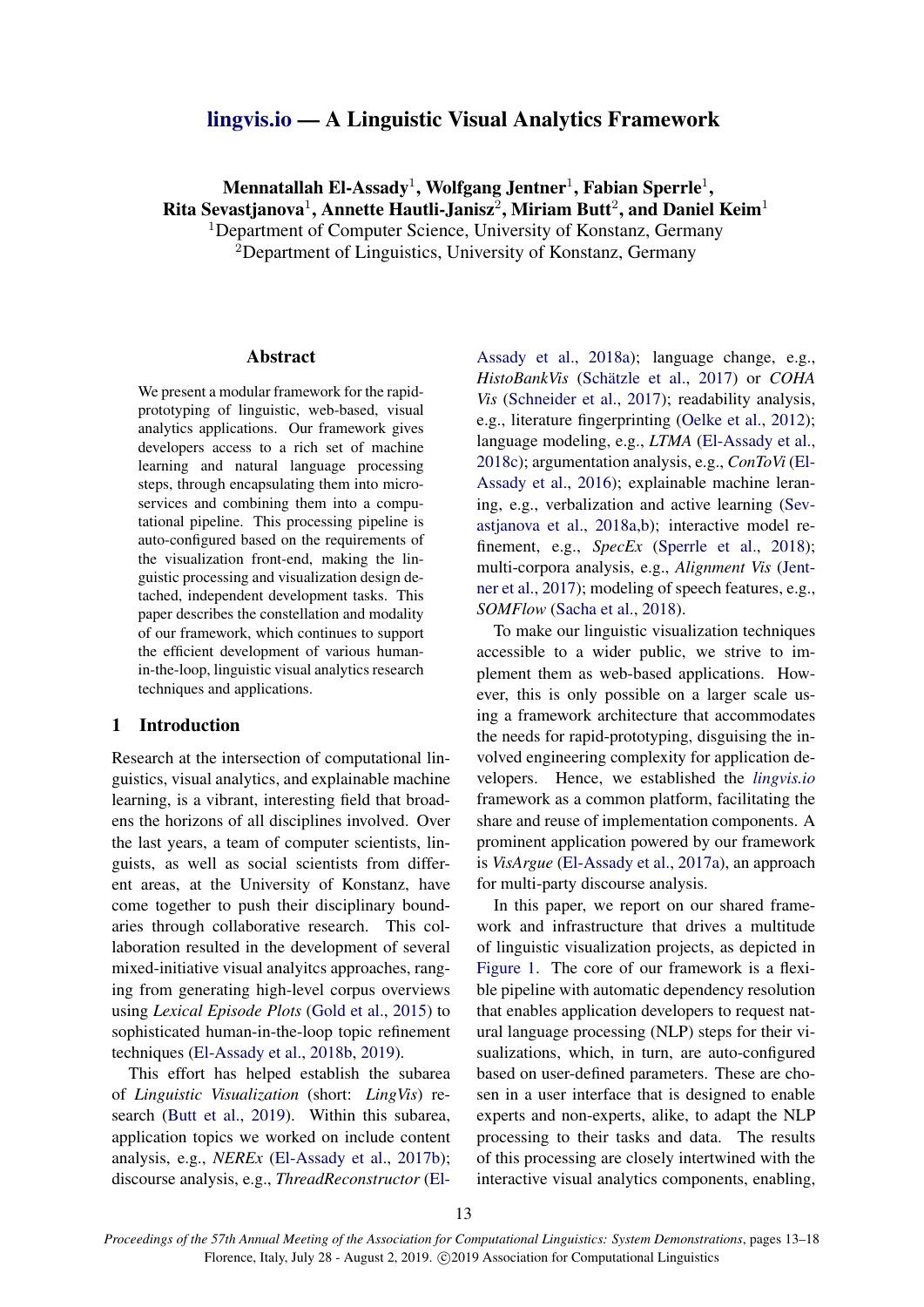<span id="page-1-0"></span>

Figure 1: The [lingvis.io](https://lingvis.io/) framework driving various linguistic visualization projects based on rich NLP pipelines.

for instance, visual debugging for linguists, or insights for domain experts, such as writers, political scientists, etc. To address the trade-offs between tailored and expressive interface design, rapidprototyping, and processing flexibility, our framework architecture strictly separates and modularizes tasks into atomic components that are compartmentalized in subdomains (i.e., auto-scaling cluster environments). Developers work on their designated feature branches and efficiently test their prototypes through continuous deployment.

Related Work – Other notable frameworks re-lated to ours include Stanford CoreNLP<sup>[1](#page-1-1)</sup>, GATE<sup>[2](#page-1-2)</sup> and Weblicht<sup>[3](#page-1-3)</sup>. Facebook has recently released a deep-learning based framework for various NLP tasks, called  $pytext{text}^4$  $pytext{text}^4$ . While they provide state-ofthe-art models, they are code-only platforms that require developers to write processing pipelines from scratch every time. More general (deep learning) frameworks, including tensorflow<sup>[5](#page-1-5)</sup> and pytorch<sup>[6](#page-1-6)</sup> can also be used for text processing or to generate rich feature vectors like sentenceor word-embeddings.  $KNIME^{7}$  $KNIME^{7}$  $KNIME^{7}$  and TABLEAU<sup>[8](#page-1-8)</sup> are platforms for intuitively creating data science workflows with reusable components, but are not tailored to NLP tasks specifically. While we can communicate with those frameworks through APIs to enrich our own NLP pipeline, these toolkits are solely tailored to linguistic analysis and offer no, or very limited, visualizations possibilities.

<span id="page-1-6"></span>6 [pytorch.org](https://pytorch.org/)

#### 2 Auto-Configured Processing Pipeline

Our framework is based on the assumption that the individual processing steps can and should be atomic in their nature. Each step holds a welldefined list of dependencies which the respective step requires to execute its task successfully. This allows us to model a processing pipeline for a given type of data input as an *acyclic graph* which can be processed in parallel. For example, as shown in [Figure 2,](#page-1-9) to retrieve the result of a topic model, the visualization requests one or more models. Based on their dependencies to other steps, a pipeline is generated (that takes into account all user-defined parameters). Here, the topic modeling is based on descriptor vectors extracted for each document in the corpus, as well as word embedding results.

<span id="page-1-9"></span>

Figure 2: Dependency graph for topic model relations.

A successful implementation requires a consistent, flexible, and well-defined data model such that each step can use its transformation capabilities to semantically enrich the data. We therefore do not allow any step to modify or delete data but each step can further add metadata. This section describes the modeling of processing steps in our pipeline, as well as the underlying data structure.

### 2.1 Processing Steps

Our framework allows for *progressive* steps where intermediate results can be investigated and fur-

<span id="page-1-1"></span><sup>1</sup> [stanfordnlp.github.io/CoreNLP](https://stanfordnlp.github.io/CoreNLP/)

<span id="page-1-2"></span><sup>2</sup> [gate.ac.uk](https://gate.ac.uk/)

<span id="page-1-3"></span><sup>3</sup> [weblicht.sfs.uni-tuebingen.de](https://weblicht.sfs.uni-tuebingen.de/)

<span id="page-1-4"></span><sup>4</sup> [github.com/facebookresearch/pytext](https://github.com/facebookresearch/pytext)

<span id="page-1-5"></span><sup>5</sup> [tensorflow.org](https://www.tensorflow.org/)

<span id="page-1-7"></span><sup>7</sup> [knime.com](https://www.knime.com/)

<span id="page-1-8"></span><sup>8</sup> [tableau.com](https://www.tableau.com/)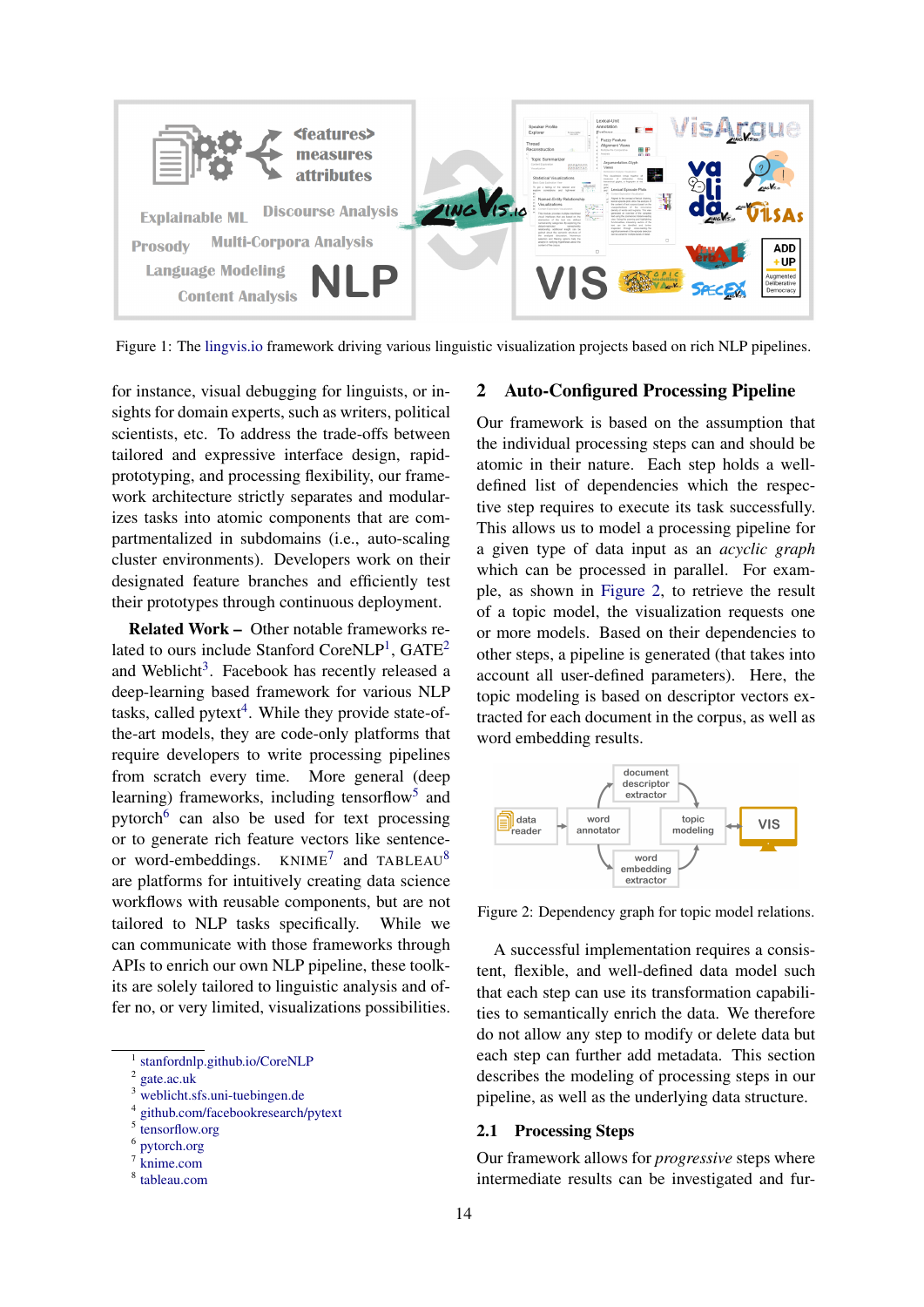ther steered by the user. As shown in [Figure 3,](#page-2-0) in the user interface (UI), users first upload and select the data they want to process. Based on their intended tasks they then select suitable visualization components. Internally every visualization defines a list of *atomic* processing steps as *dependencies* that need to run in order to generate the desired information to visualize. In addition to a list of dependencies, visualizations define one or multiple controller endpoints. These serve as communication medium between the processing steps and the UI, and are characterized by the fact that they do not further enrich the data and cannot be defined as dependencies by any other processing step. This implies that visualization steps terminate the acyclic graph and, thus, the resulting processing pipeline.

For the initial processing, a controller in the streaming-control-layer handles the communication with every specific processing step and provides the parameter-configuration interface to the UI. This enables users to *parameterize* the processing for increasing flexibility. For example, a POS tagger step can be parameterized with different tagger models. Such a tagset does not need to be static but can depend on a language or be based on a user's selection. It is only constrained by the necessity of having a standardized tag set, as later steps use these tags to further process the data.

The endpoints in the two control layers separate *static* (default) from *streaming controllers*. In the default case, controllers are used to communicate the results of a completed processing step to the visualization. Streaming controllers, on the other hand, intercept a processing step while it is running to support direct user interactions. Here, progressive visualizations are shown while the respective processing step is running. The users can, therefore, directly observe, adapt, and refine the underlying machine learning models. This enables the design of tightly-coupled, human-in-the-loop interfaces for interactive model refinement and explainable machine learning.

### 2.2 Data Structure Modeling

We represent a corpus hierarchy as a recursively stacked data structure consisting of, so-called, *'document objects'*. These are a modular abstraction of all levels of the hierarchy, including corpora, documents, paragraphs, sentences, etc. The highest level of our data structure consists of a

<span id="page-2-0"></span>

Figure 3: Schematic overview of the framework.

collection of document objects that typically represents all analyzed corpora, whereas the lowest level are single word tokens. Hence, from an ordered list of all corpora, we can descend the data structure to find a list of documents for each corpus, all the way to sub-sentence structures, multiword objects, and finally words consisting of an ordered list of tokens. This flexible data structure allows us to model arbitrary complex object hierarchies, with each object level containing an ordered list of the objects on the next level, while tokens define the terminal level.

Each processing step in the pipeline has access to the full data hierarchy. Throughout the processing, steps append additional data elements to the hierarchy objects to enrich them with computational results and metadata, making their processing results accessible to other steps downstream. Hence, through defining the pipeline dependencies, processing steps can request input data that is provided by its previous steps through defined formats, which ensures atomicity and encapsulation. This appended data is independent of a step's sophistication, which can range from simple wordlist lookups to complex deep neural network models. In the following, we describe the three data formats that can be appended to document objects.

(1) Weighted Feature Vectors (FV) – One of the key structures attached to document objects are feature vectors. These represent the transformation of text from a semi-structured data source to a high-dimensional feature space. Feature vectors represent the discretized elements of the text, often weighted descriptors extracted from the underlying text. These vectors are defined by a global signature vector that prescribes an ordered reference for the numerical weights contained in individual FVs for each document object. For example, to build a frequency-based bag-of-words model, we enable users to choose from a set of token-classes including POS-tags, named entities, lexical chains, n-grams, stop-words, etc. These are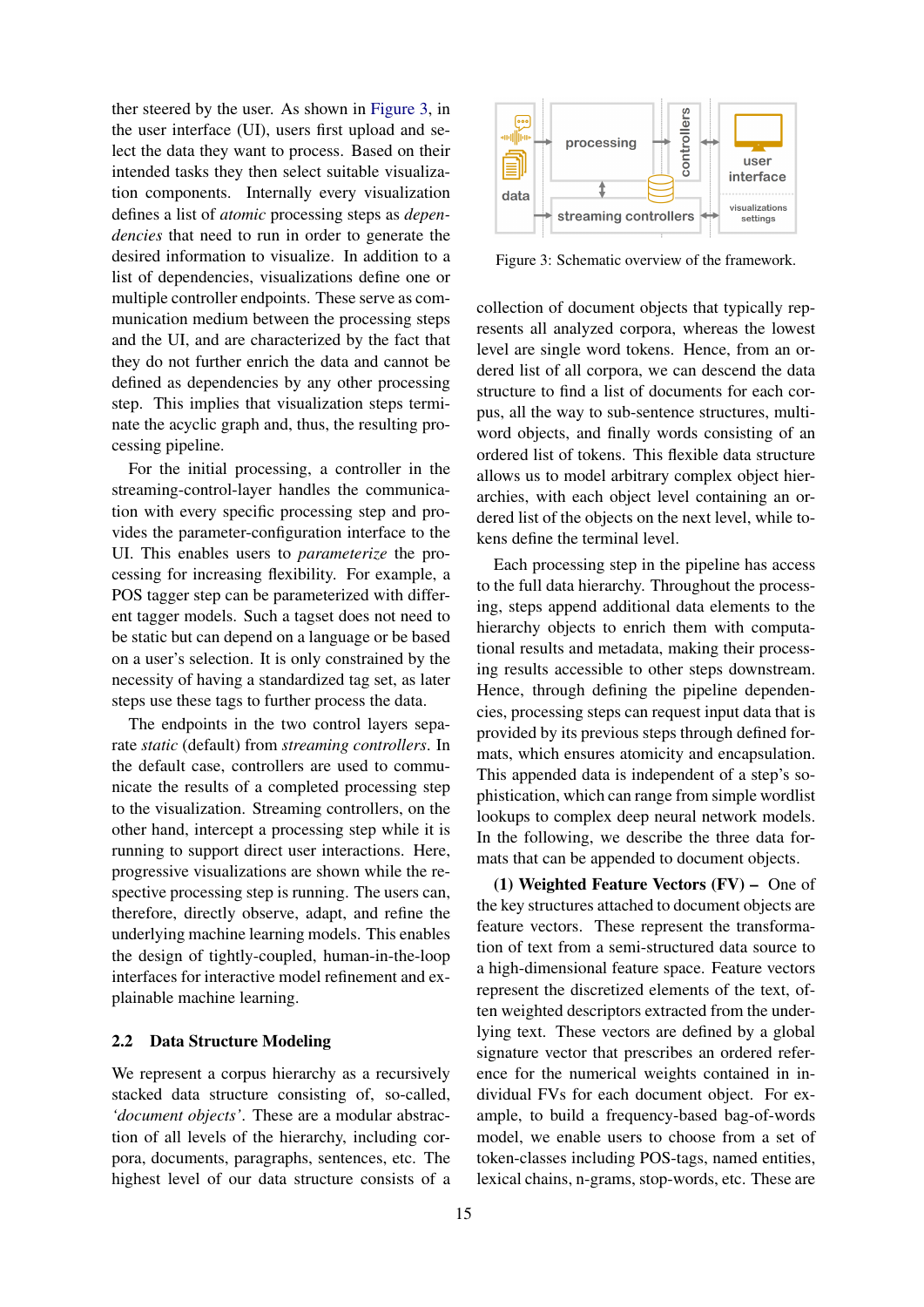<span id="page-3-0"></span>

Figure 4: UI components for parameterizing processing steps. Available settings depend on the underlying models.

scored based on several weighting schemes, such as tf-idf, ttf-idf, log-likelihood ratio, and other metrics, as described by [El-Assady et al.](#page-5-1) [\(2018b\)](#page-5-1). Such weighted feature vectors can describe the importance of keywords on a global level (e.g., for all analyzed corpora) or on an individual object level (e.g., for a single document). Other types of feature vectors include ones extracted using word- or sentence-embeddings, as well as vectors based on linguistic annotation pipelines.

(2) Attributes  $(A)$  – As opposed to numeric feature vectors, attributes consist of labels or pointers attached during processing. Both of these attribute types can be used to aggregate feature vectors or measures in the data hierarchy. For example, for dynamically computing all measure values related to a particular speaker and topic in a conversation, these attributes are utilized.

*Labels* (L) can be single flags, such as POS tags, or could consist of n-tuples, for example, to inform the types of arguments contained in the underlying text. To accommodate for labels that describe only parts of a hierarchy, we also feature *window labels*. These are stored in the hierarchy level above the targeted level and contain a beginning and ending indices of the children. For example, the *sentence* hierarchy level may contain a label *consensus* with a beginning index of 0 and ending index of 6, pointing to a sub-sentence structure that encodes that the first six tokens of that sentence are indicating a consensus.

*Pointers* (P), on the other hand, are attributes that point to external structures, such as topics, speakers, or other entities. Such structures are usually modeled by specific processing steps and contain descriptive features of the elements they represent. For example, a topic might contain a list of descriptive keywords, whereas a speaker object would contain metadata and biography information on a speaker.

(3) Measures  $(M)$  – As a pendant to nominal attributes, measures are numeric or boolean values

attached to the document objects. These are used to describe linguistic features of various types. As with the labels, a measure consists of a class name and a singular value. They are typically used to qualify properties of objects and, thus, can be aggregated through the data hierarchy. In addition, measures can be normalized, for example, based on the number of tokens in a document. We distinguish three types of measures: *Boolean*; *numeric continuous*; and *numeric bi-polar*. Such measures can be extracted through a variety of processing steps, ranging from simple word-list-based taggers, statistical analysis steps, rule-based annotators, through sophisticated machine learning based measure calculators. We use such measures to extract semantically relevant information or to monitor the quality of document objects with respect to selected criteria. Hence, such measures inform the visual analytics methods and expand the dimensionality of the underlying objects.

### 3 User Interface

"*Simplicity comes at the cost of flexibility*" [\(Jent](#page-5-17)[ner et al.,](#page-5-17) [2018\)](#page-5-17). The dependency-based processing model automatizes many decisions a user has to take in other frameworks. However, in order to allow domain-experts to use their knowledge and influence the underlying models, parameterization is necessary. We run a linearization of the *acyclic graph* prior to executing the pipeline. This allows us to display the steps and their parameters in the order of the processing-flow to support the users in their parameter estimation. To further support users we deploy guidance in the form of information pop-ups and built-in tutorials. This includes explaining how a respective processing step transforms the data and the value it adds to the task, but furthermore involves descriptions of the parameters and their estimated impact.

To exemplify this process, we describe a partial pipeline that is commonly used in our frame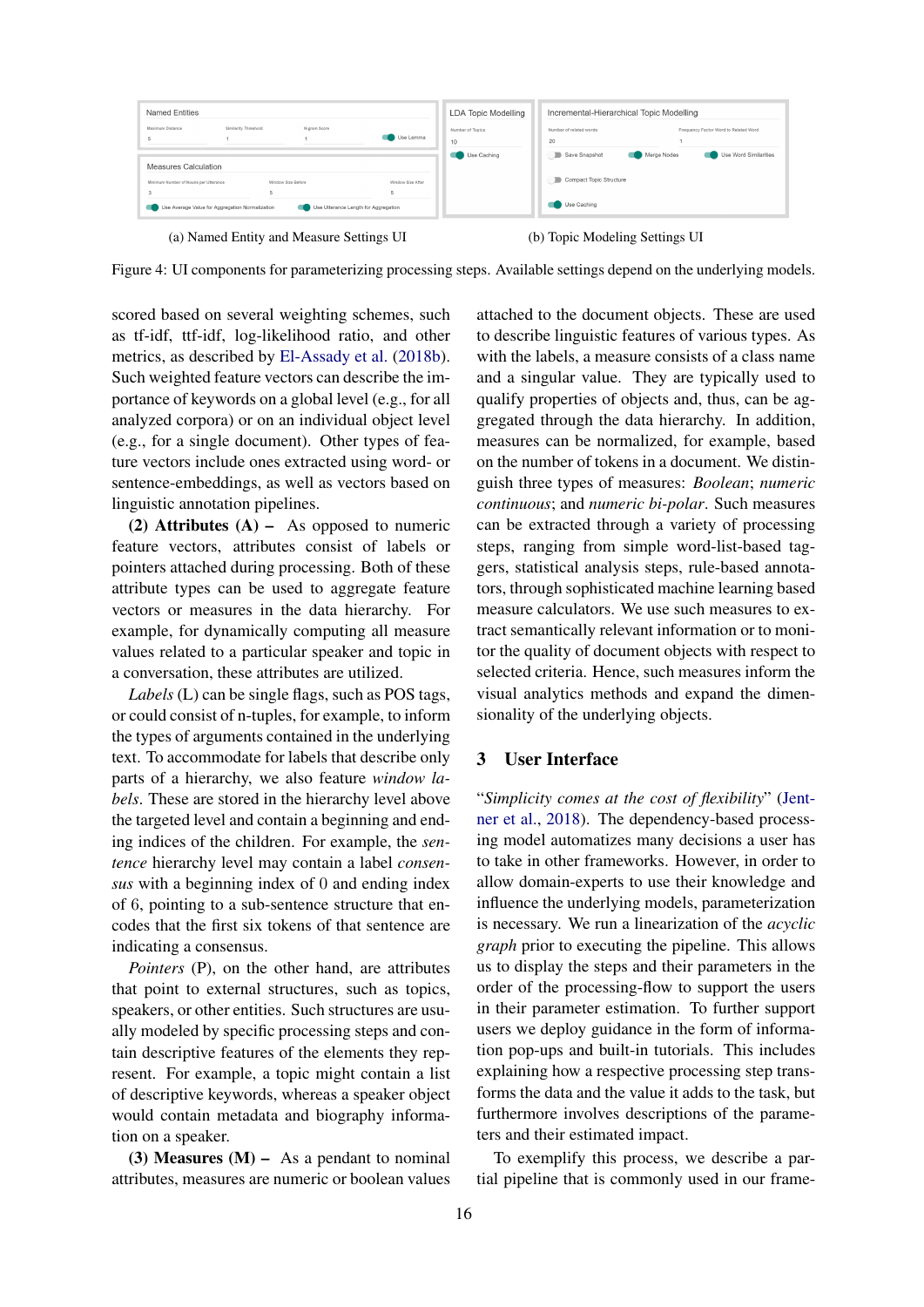work to demonstrate its expressiveness and flexibility. Let this partial pipeline be: (1) *Named Entity Recognizer* (A-*L*)  $\rightarrow$  (2) *Document Feature Extractor* (*FV*)  $\rightarrow$  (3) *Topic Modeling* (*A-P*)  $\rightarrow$ (4) *Measure Calculator (M)*. The (1) NER step *labels* (A-L) tokens with *Named Entities*. As shown in [Figure 4a,](#page-3-0) the user can define parameters such as the *minimum distance* and *similarity score*. The (2) DFE creates *feature vectors* (FV) on all data hierarchies. Based on the data and task, the user selects and weights the features and selects an appropriate scoring scheme. In the (3) TM step, the user selects one or multiple of the available topic models (e.g., LDA, IHTM) and parameterizes them, for example, with the number of desired topics [\(Figure 4b\)](#page-3-0). Note that this step uses only the feature vectors extracted in the previous step. It assigns additional *pointer attributes* (A-P) for each document reflecting their probability to belong to a certain topic. The (4) MC then uses, for example, the topic labels to calculate *measures* (M) such as *Topic Shift* where the topic of discussion is changed within a document, or *Topic Persistence* where a given topic continues to be pursued by the author or speaker.

Such a pipeline is part of multiple visualization creation cycles. For example, we utilize the results of topic modeling to analyze the dynamics of speakers in a conversation transcript in *Con-ToVi* [\(El-Assady et al.,](#page-5-10) [2016\)](#page-5-10). Hence, to build such visualization approaches, we rely on the autoconfiguration of the processing pipeline, as well as the familiarity of users with their analyzed data and tasks, enabling application developers to focus on their encapsulated implementation environment without worrying about the complexity of the underlying linguisic processing.

#### 4 Microservice Architecture

<span id="page-4-1"></span>9 [docker.com](https://www.docker.com/)

The modularity of our framework and atomicity of the steps is further emphasized by the use of microservices [\(Figure 5,](#page-4-0) *s1*, *s2*, *s3*). A microservice is a small, single-purpose service that exposes an API. Because our microservices are dockerized,<sup>[9](#page-4-1)</sup> the microservice itself is independent of any programming language and environment which provides us with great flexibility. Additionally, individual microservices are easier to maintain than a large, monolithic framework. An example microservice from our framework returns POS tags

Figure 5: Multiple environments (*env1*, *env2*) of the *[lingvis.io](http://lingvis.io/)* framework are managed in a kubernetes cluster. Microservices (*s1*, *s2*, *s3*) are tailored to a specific task and resemble different steps of the pipeline. Any microservice can be redefined in a specific environment if variations of the functionality are needed.

for tokenized texts. Requests to that service contain a list of tokens, and are parametrized with the tagger model to use. The middleware handles the user authentication, the (processed) data, the pipeline steps, and the controllers [\(Figure 3\)](#page-2-0). In addition, it coordinates the microservices and handles communication with their respective APIs to obtain results to add to the data.

Our framework lives in a kubernetes clus- $ter<sup>10</sup>$  $ter<sup>10</sup>$  $ter<sup>10</sup>$  which effectively manages and orchestrates docker containers. This allows us to scale microservices, running multiple instances and balancing their load automatically—even across physical servers [\(Figure 5,](#page-4-0) see *s2*). We are further able to run multiple environments of the *[lingvis.io](http://lingvis.io/)* framework (middleware & frontend) in our cluster allowing our researchers to deploy a tailored version, for example, for a user evaluation. Kubernetes in combination with the reverse proxy *trae-* $fik<sup>11</sup>$  $fik<sup>11</sup>$  $fik<sup>11</sup>$  automatically assigns a URL to the frontend and the middleware to make them accessible from anywhere in the world.

## 5 Conclusion

A demo of our framework is available under [https://demo.lingvis.io/.](https://demo.lingvis.io/) Currently available visualizations with attendant NLP microservices are presented via the demo video or can be found under the "*Visualizations*" button. To the best of our knowledge, *[lingvis.io](http://lingvis.io/)* represents the first scaleable and modular web-based framework that combines NLP with visual analytics applications. Its unique contribution lies in combining these applications in a novel way on the one hand, but in separating NLP processing and visualizations on the operational level through an auto-configured pipeline on

17

<span id="page-4-0"></span>kubernetes cluster  $env<sub>1</sub>$ rvice frontend client proxy  $s<sub>1</sub>$  $s<sub>1</sub>$ middleware reverse  $s2$  $env2$ frontend eny client  $env<sub>2</sub>$  $s3$ middleware  $\ddotsc$ 

<span id="page-4-2"></span> $\overline{10}$  [kubernetes.io](https://kubernetes.io/)

<span id="page-4-3"></span><sup>&</sup>lt;sup>11</sup> [traefik.io](https://traefik.io/)